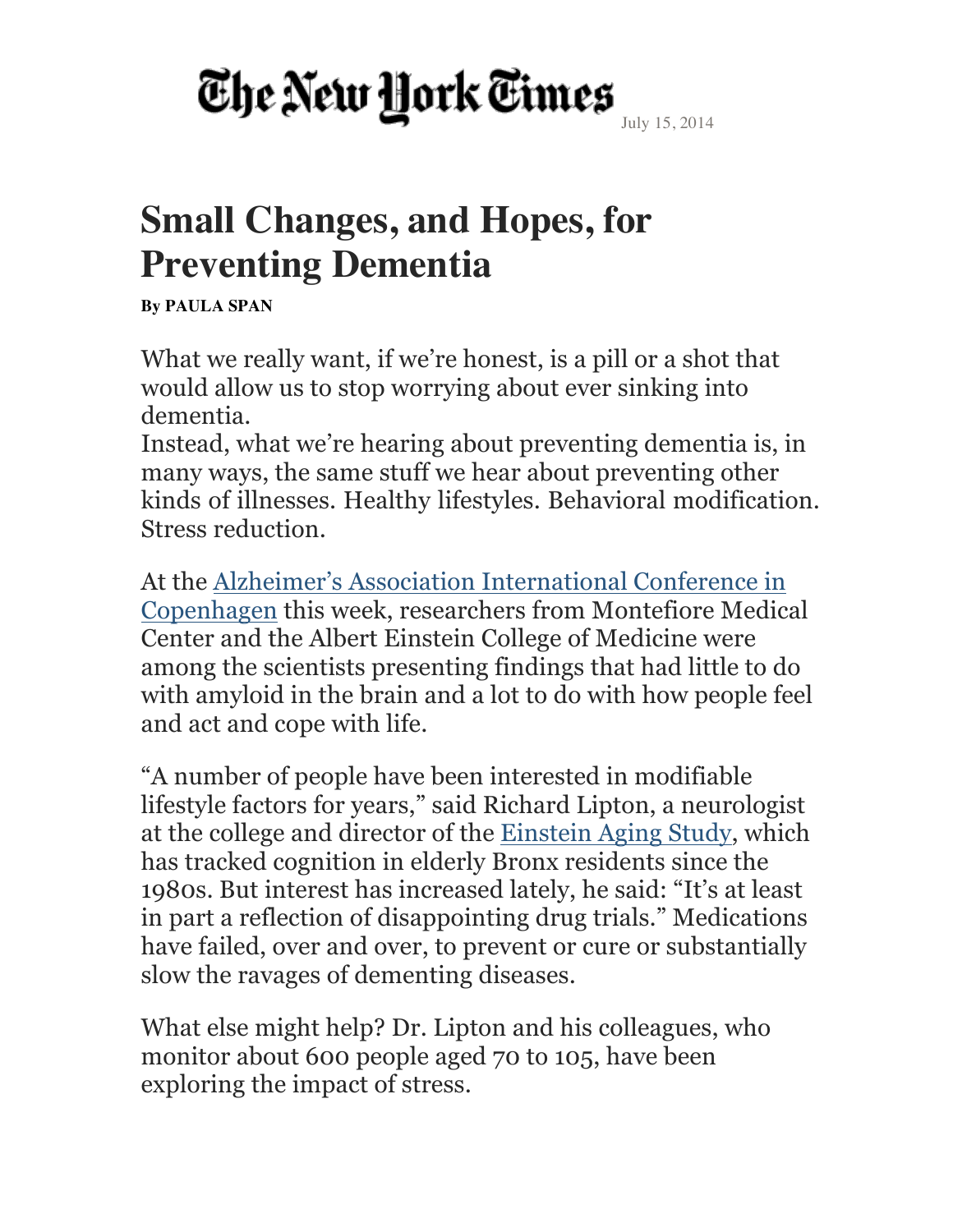More specifically, they have been measuring "perceived stress," a metric not so much about unpleasant things happening as how people respond to them. They use a scale based on the answers to 13 questions like, "In the past month, how often have you felt confident about your ability to handle your personal problems?" and "In the past month, how often have you felt difficulties were piling up so high you could not overcome them?"

In one smaller study presented in Copenhagen, a team followed 111 people (average age at the start: 83) who had "amnestic mild cognitive impairment," a combination of memory loss and other cognitive deficits that typically progresses. Over an average of two and a half years, about a quarter of these people developed dementia. Those with the highest perceived stress on the scale, the researchers found, had two and a half times the risk of dementia, compared with those who were less stressed.

In a larger study of 456 participants who were cognitively normal (average age: just over 79), about 18 percent developed amnestic mild cognitive impairment over an average follow-up of almost four years; again, high stress scores showed significant association with cognitive loss. And "neuroticism" — mostly high anxiety — intensified that effect.

"A huge number of behavioral approaches to reducing stress have been shown to be effective in reducing various illnesses," Dr. Lipton said, citing biofeedback techniques to help control migraines as an example. Cognitive behavioral therapy, mindfulness programs, relaxation strategies, yoga — could any of these help reduce stress and keep cognitively normal people from sliding into cognitive impairment, or slow those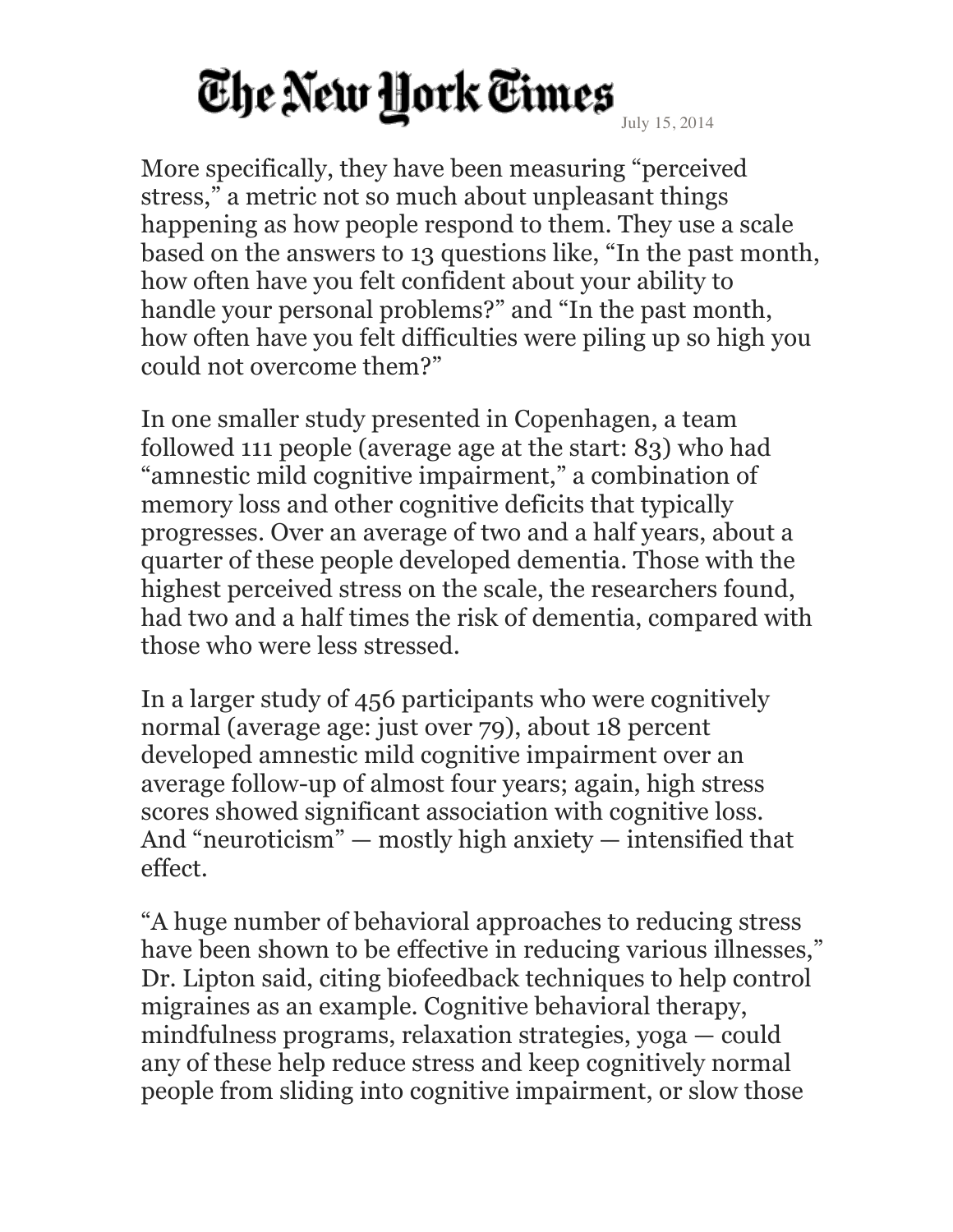with impairment from progressing to dementia?

"You want to intervene before people get the functional impairments," Dr. Lipton said, "like forgetting to turn off the stove, getting lost in familiar neighborhoods, and then the full spectrum, forgetting everything."

Such experiments are already underway, at Albert Einstein and elsewhere, but "these are very very early days, with only small-scale pilot studies," he cautioned.

We'll probably hear more about lifestyle changes and some very dread diseases. For instance, Judith Graham reported here last year on the link between dementia and depression. (As with these stress findings, it's not yet clear whether depressed people are more likely to become demented, or whether the depression is a symptom of cognitive decline already at work.)

This week, an article in JAMA Neurology looked into whether eating foods high in certain polyunsaturated fatty acids could reduce the risk or delay the onset of amyotrophic lateral sclerosis. (Conclusion: Yes, it might.)

And in Copenhagen, Finnish researchers reported on a large trial in which 1,260 older adults at risk for cognitive impairment were randomly divided into two groups. Those who participated in a program including exercise, social activities, nutritional counseling and cognitive training, plus management of cardiovascular health, did significantly better on several kinds of cognitive tests two years later than a control group.

The quest to defeat dementia has brought heartache and